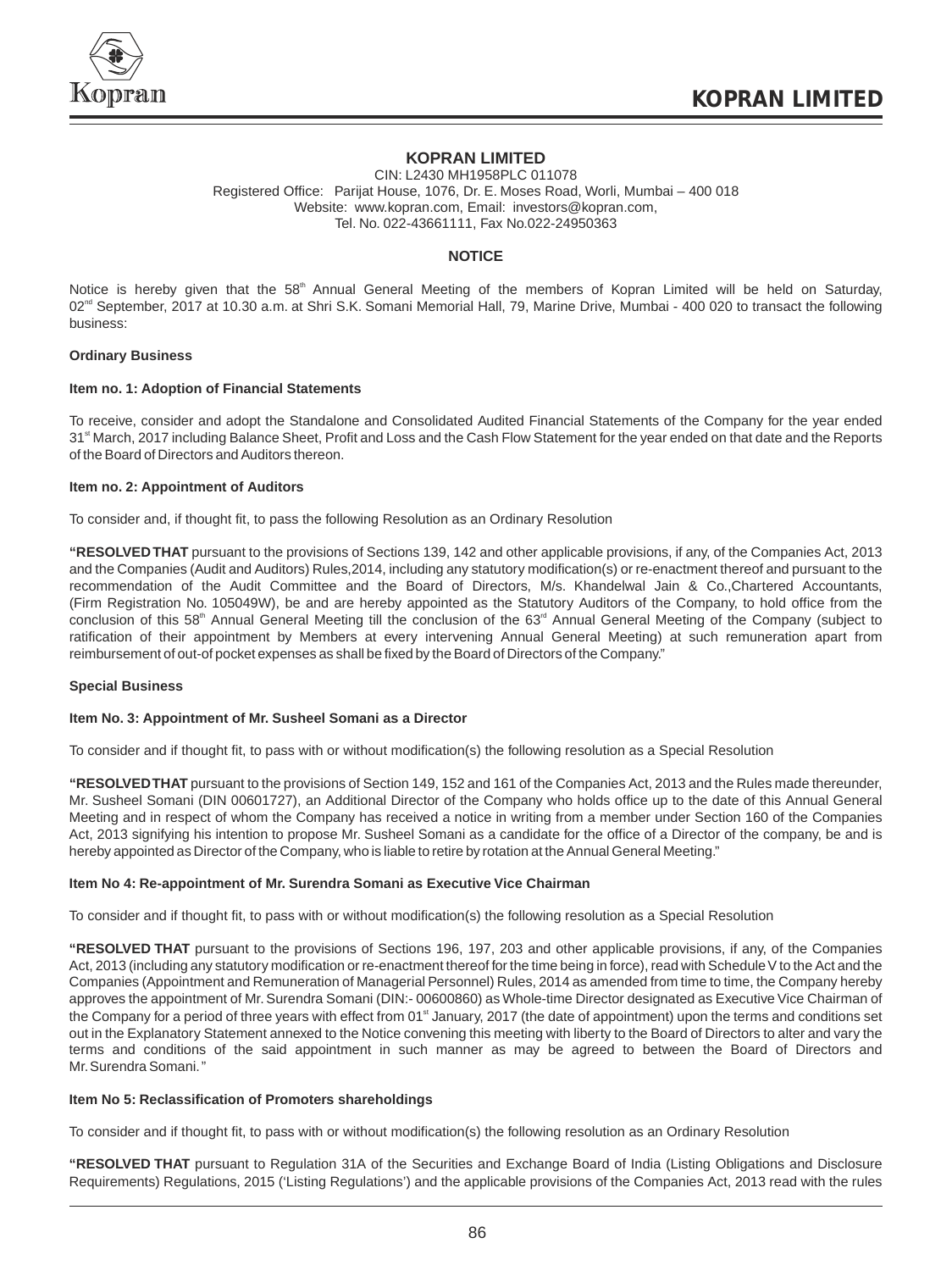

framed thereunder (including any statutory modification(s) or reenactment(s) thereof) the consent of the Members of the Company be and is hereby accorded for re-classification of the mentioned herein below Promoters shareholding from "Promoter & Promoter Group Category"to "Public Category"of the Company."

| Sr.<br>No. | Name of the Promoter & Promoter Group Entities  | No. of Shares held | % of total equity shares<br>of the Company |
|------------|-------------------------------------------------|--------------------|--------------------------------------------|
| 1.         | Morganite Trading Company Private Ltd           | 161150             | 0.37%                                      |
| 2.         | Sarla Sevantilal Parekh                         | 6290               | 0.01%                                      |
| 3.         | Pravina Rameshchandra Virvadia                  | 8500               | 0.02%                                      |
| 4.         | Uni Recyclers Private Limited                   | 265395             | 0.61%                                      |
| 5.         | <b>Practical Financial Services Private Ltd</b> | 96900              | 0.22%                                      |
| 6.         | Renuka Vinubhai Bhansali                        | 8500               | 0.02%                                      |
| 7.         | Anushree Somani                                 | 9000               | 0.02%                                      |
| 8.         | Vrinda Somani                                   | 9000               | 0.02%                                      |
|            | <b>Total Shares</b>                             | 564735             | 1.29%                                      |

**"RESOLVED FURTHER THAT** the promoters herein mentioned above seeking re-classification along with the Promoter group entities and the persons acting in concert do/shall not:

- a. Have any special rights through formal or informal arrangements and/or hold more than 10% of paid up Capital of the Company.
- b. Act as Key Managerial Personnel for a period of more than three years from the date of shareholders'approval and

On meeting of the above conditions, the herein mentioned Promoters in the resolution shall cease to be Promoters of the Company."

**"RESOLVED FURTHER THAT** the Board be and is hereby authorized to take all such steps as may be necessary, proper and expedient to give effect to this resolution including filing of necessary forms/returns with the Ministry of Corporate Affairs/ Stock Exchanges/ other concerned Authorities."

# **Notes:**

# **1. MEMBER ENTITLED TO ATTEND AND VOTE AT THE MEETING IS ENTITLED TO APPOINT A PROXY TO ATTEND AND VOTE INSTEAD OF HIMSELF AND SUCH PROXY NEED NOT BE A MEMBER OF THE COMPANY.**

- 2. Proxies in order to be effective must be received not less than 48 hours before the meeting at the Registered Office at Parijat House, 1076, Dr.E.Moses Road, Worli, Mumbai – 400 018.
- 3. A person can act as a proxy on behalf of members not exceeding fifty and holding in the aggregate not more than ten percent of the total share capital of the Company carrying voting rights. A member holding more than ten percent of the total share capital of the Company carrying voting rights may appoint a single person as proxy, provided such person shall not act as a proxy for any other person or shareholder.
- 4. Members / Proxies should bring duly filled in and signed Attendance Slip for attending the meeting.
- 5. Members holding physical shares desirous of making a nomination in respect of their shareholding in the Company, as permitted under Section 72 of the Companies Act, 2013, are requested to fill up the form no.SH-13 available on company's website and submit the same to Registrar and Transfer Agent of the Company. Nomination for Demat Account holders can only be done through their Depository Participant (DP).
- 6. The company's Register of Members and Share Transfer Books shall be closed from 31<sup>st</sup> August, 2017 to 02<sup>nd</sup> September, 2017 (both days inclusive).
- 7. The Notice of the AGM along with Annual Reports 2016-17 is being sent by electronic mode to those members whose E-mail addresses are registered with the Depositories. Members desirous of physical copy of the same can send their request to the registered office of the Company or to the E-mail ID : investors@kopran.com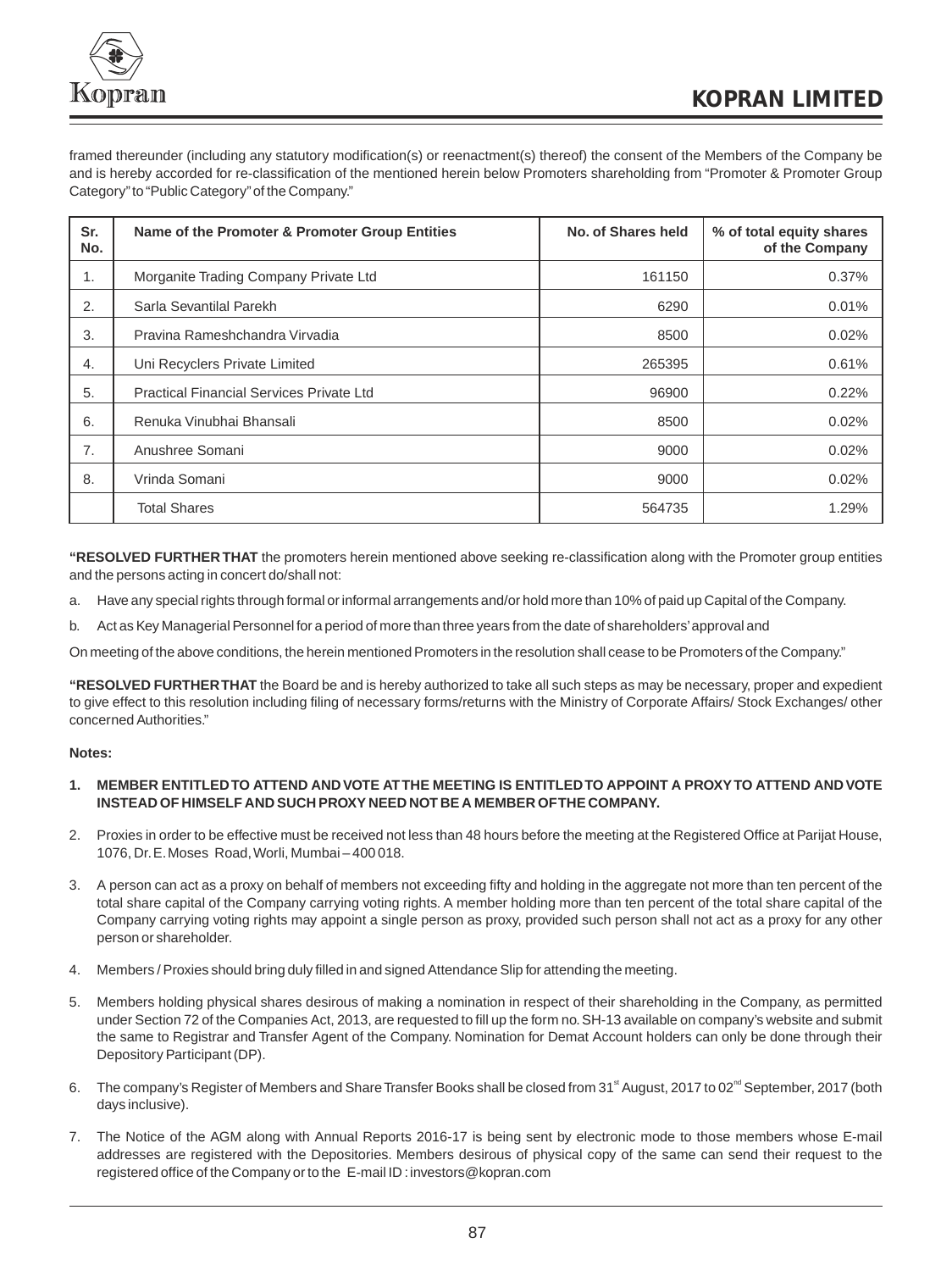

- 8. To support the 'green initiative', the members who have not registered their E-mail addresses are requested to register the same with their depositories.
- 9. In compliance with the provisions of section 108 of the Act and the Rules framed thereunder, the Members shall be provided with the facility to cast their vote electronically, through the e-voting services provided by CDSL on all resolutions set forth in this Notice.

### **The instructions for members for voting electronically are as under:-**

- (i) The voting period begins on 30<sup>th</sup> August, 2017 at 9.00 am and ends on 01<sup>st</sup> September, 2017 at 5.00 pm. During this period shareholders'of the Company, holding shares either in physical form or in dematerialized form, as on the cut-off date (record date) of 26<sup>th</sup> August, 2017 may cast their vote electronically. The e-voting module shall be disabled by CDSL for voting thereafter.
- (ii) Log on to the e-voting website www.evotingindia.com
- (iii) Click on Shareholders
- (iv) Now Enter your User ID
	- a. For CDSL: 16 digits beneficiary ID,
	- b. For NSDL: 8 Character DP ID followed by 8 Digits Client ID,
	- c. Members holding shares in Physical Form should enter Folio Number registered with the Company.
- (v) Next enter the Image Verification as displayed and Click on Login.
- (vi) If you are holding shares in demat form and had logged on to www.evotingindia.com and voted on an earlier voting of any company, then your existing password is to be used.
- (vii) If you are a first time user follow the steps given below:

| For Members holding shares in Demat Form and Physical Form |                                                                                                                                                                                                                                                                                            |  |  |
|------------------------------------------------------------|--------------------------------------------------------------------------------------------------------------------------------------------------------------------------------------------------------------------------------------------------------------------------------------------|--|--|
| <b>PAN</b>                                                 | Enter your 10 digit alpha-numeric PAN issued by Income Tax Department (Applicable for both demat<br>shareholders as well as physical shareholders)                                                                                                                                         |  |  |
|                                                            | Members who have not updated their PAN with the Company/Depository Participant are requested to use the<br>first two letters of their name and the 8 digits of the sequence number (refer serial no. printed on the name and<br>address sticker/Postal Ballot Form/mail) in the PAN field. |  |  |
|                                                            | In case the sequence number is less than 8 digits enter the applicable number of 0's before the number after<br>the first two characters of the name in CAPITAL letters. E.g. If your name is Ramesh Kumar with serial number<br>1 then enter RA00000001 in the PAN field.                 |  |  |
| <b>Dividend</b><br><b>Bank Details</b>                     | Enter the Dividend Bank Details or Date of Birth (in dd/mm/yyyy format) as recorded in your demat account or in<br>the company records in order to login.                                                                                                                                  |  |  |
| OR Date of<br>Birth (DOB)                                  | • If both the details are not recorded with the depository or company please enter the member id / folio number in<br>the Dividend Bank details field as mentioned in instruction (iv).                                                                                                    |  |  |

- (viii) After entering these details appropriately, click on "SUBMIT" tab.
- (ix) Members holding shares in physical form will then reach directly the Company selection screen. However, members holding shares in demat form will now reach 'Password Creation' menu wherein they are required to mandatorily enter their login password in the new password field. Kindly note that this password is to be also used by the demat holders for voting for resolutions of any other company on which they are eligible to vote, provided that company opts for e-voting through CDSL platform. It is strongly recommended not to share your password with any other person and take utmost care to keep your password confidential.
- (x) For Members holding shares in physical form, the details can be used only for e-voting on the resolutions contained in this Notice.
- (xi) Click on the EVSN for the relevant KOPRAN LIMITED on which you choose to vote.
- (xii) On the voting page, you will see "RESOLUTION DESCRIPTION" and against the same the option "YES/NO" for voting. Select the option YES or NO as desired.The option YES implies that you assent to the Resolution and option NO implies that you dissent to the Resolution.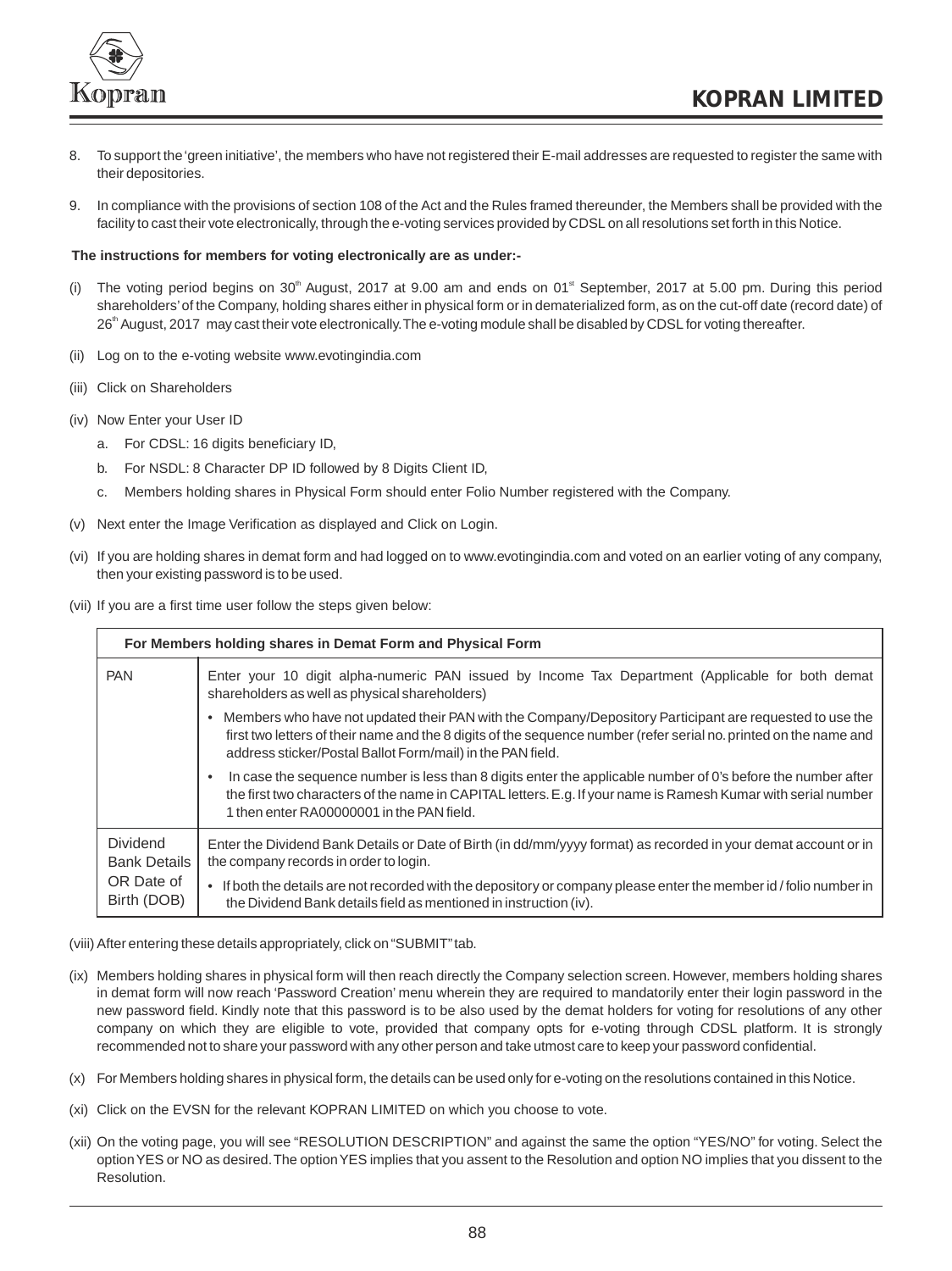

- (xiii) Click on the "RESOLUTIONS FILE LINK"if you wish to view the entire Resolution details.
- (xiv)After selecting the resolution you have decided to vote on, click on "SUBMIT". A confirmation box will be displayed. If you wish to confirm your vote, click on "OK", else to change your vote, click on "CANCEL"and accordingly modify your vote.
- (xv) Once you "CONFIRM" your vote on the resolution, you will not be allowed to modify your vote.
- (xvi) You can also take out print of the voting done by you by clicking on "Click here to print" option on the Voting page.
- (xvii) If Demat account holder has forgotten the changed password then Enter the User ID and the image verification code and click on Forgot Password & enter the details as prompted by the system.
- (xviii) **Shareholders can also cast their vote using CDSL's mobile app m-Voting available for android based mobiles. The m-Voting app can be downloaded from Google Play Store, Apple and Windows phone. Please follow the instructions as prompted by the mobile app while voting on your mobile.**

### (xix)**Note for Non – Individual Shareholders and Custodians**

- Non-Individual shareholders (i.e. other than Individuals, HUF, NRI etc.) and Custodian are required to log on to www.evotingindia.com and register themselves as Corporates.
- A scanned copy of the Registration Form bearing the stamp and sign of the entity should be emailed to helpdesk.evoting@cdslindia.com.
- After receiving the login details a Compliance User should be created using the admin login and password. The Compliance User would be able to link the account(s) for which they wish to vote on.
- The list of accounts linked in the login should be mailed to helpdesk.evoting@cdslindia.com and on approval of the accounts they would be able to cast their vote.
- A scanned copy of the Board Resolution and Power of Attorney (POA) which they have issued in favour of the Custodian, if any, should be uploaded in PDF format in the system for the scrutinizer to verify the same.
- (xx) In case you have any queries or issues regarding e-voting, you may refer the Frequently Asked Questions ("FAQs") and e-voting manual available at www.evotingindia.com, under help section or write an email to helpdesk.evoting@cdslindia.com.

### **In case of members receiving the physical copy:**

- (A) Please follow all steps from sl.no.(i) to sl.no.(xix) above to cast vote.
- (B) The voting period begins on  $30<sup>th</sup>$  August, 2017 at 9.00 am and ends on 01<sup>st</sup> September, 2017 at 5.00 pm. During this period shareholders'of the Company, holding shares either in physical form or in dematerialized form, as on the cut-off date (record date) of 26<sup>th</sup> August, 2017 may cast their vote electronically. The e-voting module shall be disabled by CDSL for voting thereafter.
- (C) In case you have any queries or issues regarding e-voting, you may refer the Frequently Asked Questions ("FAQs") and e-voting manual available at www.evotingindia.com under help section or write an email to helpdesk.evoting@cdslindia.com.

# **EXPLANATORY STATEMENT PURSUANT TO SECTION 102 OF THE COMPANIES ACT, 2013**

Pursuant to Section 102 of the Companies Act, 2013, the following Explanatory Statement sets out all material facts relating to the business mentioned under Item Nos. 2 to 5 of the accompanying Notice dated 04<sup>th</sup> August, 2017.

### **Item No.2**

This Explanatory Statement is provided though strictly not required as per Section 102 of the Act.

M/s Batliboi & Purohit Co., Chartered Accountants (Firm Registration No. 101048W) have been the Auditors of the Company and have completed their term as Auditor upon the conclusion of this AGM with respect to limits prescribed under section 139 of the Companies Act, 2013 to be the Auditor of the Company.

The Board of Directors has, based on the recommendation of the Audit Committee, at its meeting held on 04<sup>th</sup> August, 2017 proposed the appointment of M/s Khandelwal Jain & Co. Chartered Accountants (Firm Registration No.105049W) as the Statutory Auditors of the Company for a period of 5 years, to hold office from the conclusion of this AGM till the conclusion of the Sixty Third (63<sup>%</sup>) AGM of the Company to be held in 2022, subject to ratification of their appointment at every AGM as required under the Act on a remuneration and any out-of-pocket expenses incurred in connection with the Audit as may be decided by the Board of Directors in consultation with the Auditors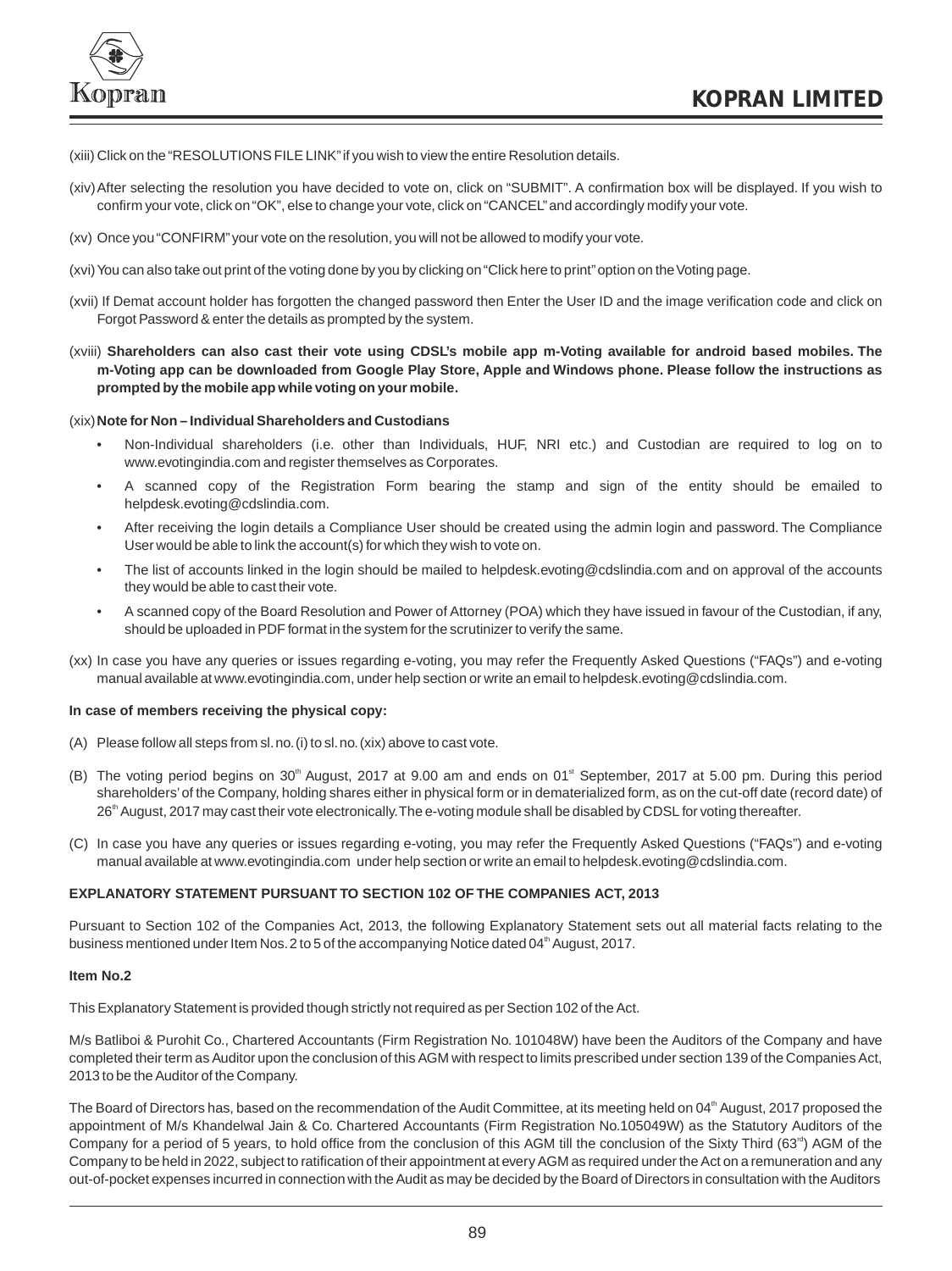

M/s Khandelwal Jain & Co.Chartered Accountants have consented to their appointment as Statutory Auditors and have confirmed that if appointed, their appointment will be in accordance with Section 139 read with Section 141 of the Act.

The Board recommends the Ordinary Resolution set out at Item No.2 of the Notice for approval by the Members.

None of the Directors or Key Managerial Personnel of the Company or their relatives is, in any way, concerned or interested in the Resolution at Item No.2 of the Notice.

# **Item No.3**

Pursuant to the provisions of Sections 152, 161(1) and other applicable provisions of the Act read with applicable Rules framed thereunder and the Articles of Association of the Company, the Board of Directors has, on the recommendation of the Nomination and Remuneration Committee, appointed Mr. Susheel Somani as an Additional Director of the Company with effect from 12<sup>th</sup> September, 2016. Mr. Susheel Somani holds office upto the date of the Annual General Meeting and is eligible for appointment as a Director of the Company.

Brief Profile of Mr. Susheel Somani

| <b>Name</b>                                                                                                                                        | Mr. Susheel Somani                                                                                                                                                                                                                                                  |
|----------------------------------------------------------------------------------------------------------------------------------------------------|---------------------------------------------------------------------------------------------------------------------------------------------------------------------------------------------------------------------------------------------------------------------|
| <b>DIN</b>                                                                                                                                         | 00601727                                                                                                                                                                                                                                                            |
| Date of Birth                                                                                                                                      | 11 <sup>th</sup> January, 1941                                                                                                                                                                                                                                      |
| Age                                                                                                                                                | 76 years                                                                                                                                                                                                                                                            |
| Date of first Appointment                                                                                                                          | 12.09.2016                                                                                                                                                                                                                                                          |
| Expertise in Specific Functional Area                                                                                                              | Mr. Susheel Somani has overall four decades of experience in the area of<br>finance and human resource management.                                                                                                                                                  |
| Directorships held in other Public Companies                                                                                                       | 1. G. Claridge & Co. Ltd<br>2. Oricon Enterprises Ltd<br>3. Claridge Moulded Fibre Ltd<br>4. Shinrai Auto Services Ltd<br>5. Debonair Publications Ltd<br>6. United Maleable Co. Ltd<br>7. Hotel Empire Ltd.<br>8. Kopran Lifesciences Ltd<br>9. CMFL Packaging Ltd |
| Memberships/Chairmanships of<br>Committees in other Public Companies<br>(includes only Audit Committee<br>and Stakeholders Relationship Committee) | Oricon Enterprises Ltd-Audit Committee                                                                                                                                                                                                                              |
| Shareholding in Kopran Limited (No. of Shares)                                                                                                     | 871900                                                                                                                                                                                                                                                              |
| Relationships between Directors inter-se                                                                                                           | None                                                                                                                                                                                                                                                                |
| Terms and conditions of appointment/<br>re-appointment                                                                                             | Appointed as Non-Executive Director liable to retire by rotation                                                                                                                                                                                                    |

The Board of Directors has received a notice from a member proposing the candidature of Mr. Susheel Somani as a Director to be appointed under the provisions of Section 149 and 152 of the Companies Act, 2013. The Company has received from Mr. Susheel Somani consent in writing to act as Director in Form DIR–2 pursuant to Rule 8 of the Companies (Appointment & Qualification of Directors) Rules, 2014 and intimation in Form DIR–8 in terms of Companies (Appointment & Qualification of Directors) Rules, 2014 to the effect that he is not disqualified under sub-section (2) of Section 164 of the Companies Act, 2013.

The Resolution seeks the approval of members for the appointment of Mr.Susheel Somani as a Director of the Company who is liable to retire by rotation at the Annual General Meeting. In the opinion of the Board of Directors, Mr.Susheel Somani proposed to be appointed, as a Director, fulfills the conditions specified in the Companies Act, 2013 and the Rules made thereunder.

None of the Directors or Key Managerial Personnel of the Company and/ or their relatives is interested or concerned in the Resolution.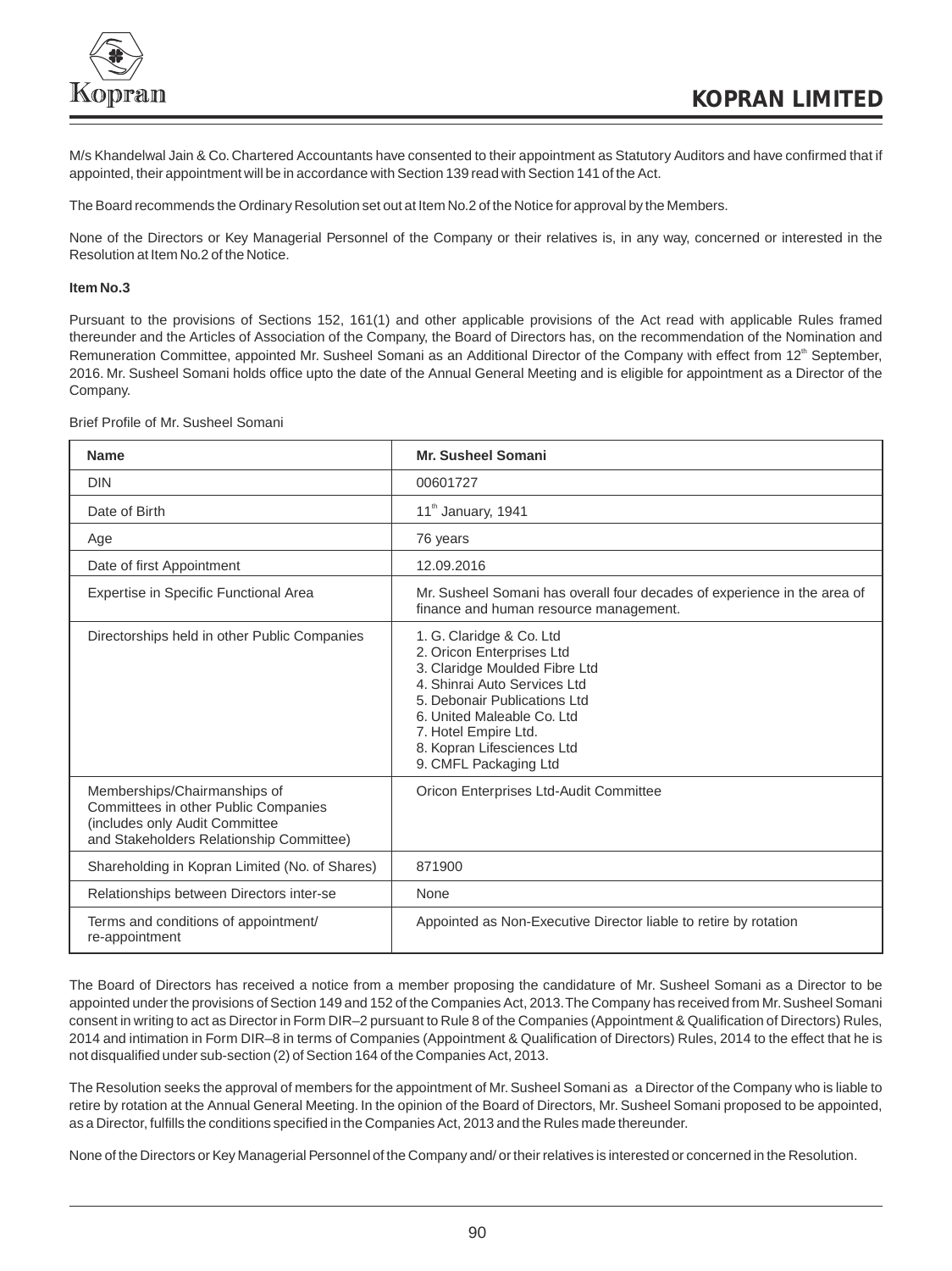

# **Item No.4**

The Board of Directors of your Company has, at its meeting held on 14<sup>th</sup> November, 2016 re-appointed Mr. Surendra Somani (DIN:- 00600860) as Executive Vice Chairman of the Company with effect from 01<sup>\*</sup> Januray, 2017 on recommendation received from the Nomination and Remuneration Committee . The Board unanimously approved re-appointment resolution subject to approval by member's in ensuing General Meeting as per the provisions of Section 196, 197 and Part II Section II of Schedule V and other applicable provision under the Companies Act, 2013.

Further, the recommendation was received from Nomination & Remuneration Committee on 01<sup>st</sup> February, 2017 for repackaging of the salary structure of Mr. Surendra Somani, Executive Vice Chairman which was approved by the Board at its meeting held on 07<sup>th</sup> February, 2017.

The required Disclosure under Schedule V of the Companies Act, 2013 and Reg 36(3) of SEBI (LODR) Regulations, 2015:

# **Term of Appointment:**

Three years from 01<sup>st</sup> January 2017 to 31<sup>st</sup> December, 2019 as Executive Vice Chairman.

### **A ) General Information :**

- 1. Nature of the Industry & commercial operation:The Company is engaged in the business of manufacture and sale of Bulk Drugs and Formulation since last 58 years.
- 2. Financial Performance based on given indicators.

` **in Lacs**

| <b>Particulars</b> | Year ended 31,03,2015 | Year ended 31,03,2016 | Year ended 31,03,2017 |
|--------------------|-----------------------|-----------------------|-----------------------|
| <b>Sales</b>       | 33,207                | 18,814                | 18,165                |
| <b>PBDIT</b>       | 3,810                 | 2,577                 | 1,645                 |
| Net Profit         | 1,548                 | 1,144                 | 1,287                 |

3. Foreign investments and collaboration :Foreign Investment in wholly owned subsidiary Kopran (H.K.) Ltd., Hongkong ` 23.19 lacs.

# **B) Information About Appointee:**

| Name of the Director           | Mr. Surendra Somani                                                                                                                                                                                                                                           |
|--------------------------------|---------------------------------------------------------------------------------------------------------------------------------------------------------------------------------------------------------------------------------------------------------------|
| Director Identification Number | 00600860                                                                                                                                                                                                                                                      |
| Date of Joining the Board      | 11th June, 1977                                                                                                                                                                                                                                               |
| Profile of the Director        | Mr. Surendra Somani aged 63 years, is a Commerce Graduate from<br>Mumbai University. He has joined the Company since 1977. He has rich<br>experience in the Pharmaceutical Industry. His tenure as Executive Vice<br>Chairman expired on 31st December, 2016. |
| Number of shares               | 503075 Equity Shares.                                                                                                                                                                                                                                         |
| <b>Past Remuneration</b>       | 89.90 Lacs per annum                                                                                                                                                                                                                                          |
| <b>Remuneration Proposed</b>   | Basic Salary: ` 8,25,000 per month<br>House Rent Allowance: 4,12,500 per month<br>Perquisites                                                                                                                                                                 |
|                                | 1. Furniture for Residence and electricity charges will be provided by the<br>Company.                                                                                                                                                                        |
|                                | 2. Reimbursement of medical expenses incurred.                                                                                                                                                                                                                |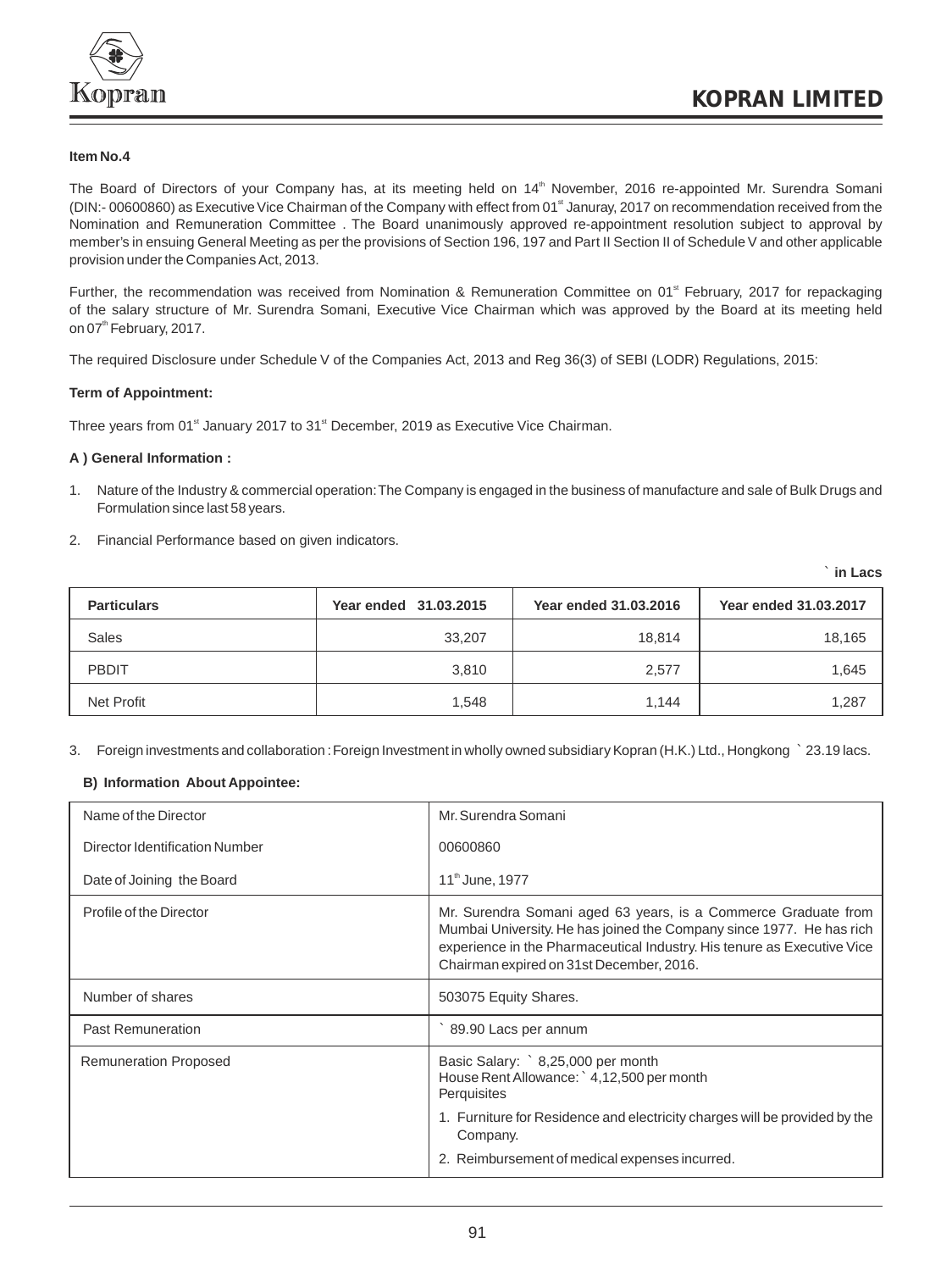

|                                                                               | 3. Reimbursement of membership fee for one club in India including<br>admission and life membership fees.                                                                                                                                                                                                              |
|-------------------------------------------------------------------------------|------------------------------------------------------------------------------------------------------------------------------------------------------------------------------------------------------------------------------------------------------------------------------------------------------------------------|
|                                                                               | 4. Gratuity as per Gratuity Act.                                                                                                                                                                                                                                                                                       |
|                                                                               | 5. Leave with full pay or encashment thereof as per the Rules of the<br>Company.                                                                                                                                                                                                                                       |
|                                                                               | 6. Free use of car with driver, free telephone and computer facilities at<br>residence for the Company's business.                                                                                                                                                                                                     |
|                                                                               | 7. Within the overall pay structure as mentioned above, the Executive<br>Vice Chairman may be given any other allowances, benefits and<br>perquisites as per the Nomination and Remuneration Committee, may<br>decide from time to time.                                                                               |
|                                                                               | Perquisites shall be evaluated as per Income Tax Rules, wherever<br>applicable and in absence of any such rule, perquisites shall be evaluated<br>at actual cost.                                                                                                                                                      |
| Job Profile & Brief terms of appointment.                                     | Substantial power of management, including but not limited to<br>administration, finance, marketing and sales, purchase, production,<br>quality control under the overall superintendence and direction of the<br>Board. Appointment is for a period of three years with effect from<br>01 <sup>st</sup> January, 2017 |
| Notice period and Severance fees                                              | Notice not less than 90 days in writing by either party. Severance Fees is<br>max not to accede remuneration of Notice Period.                                                                                                                                                                                         |
| Relationships between Directors inter-se                                      | None of the Directors or Key Managerial Persons are related                                                                                                                                                                                                                                                            |
| Directorships held in other Public Companies                                  | 1. Kopran Lifesciences Ltd<br>2. Oricon Enterprises Ltd                                                                                                                                                                                                                                                                |
| Memberships / Chairmanships of Committees in other<br><b>Public Companies</b> | None                                                                                                                                                                                                                                                                                                                   |
| Shareholding in Kopran Limited (No. of Shares)                                | 503075                                                                                                                                                                                                                                                                                                                 |

# **C) Other Information.**

| Reason of loss or inadequate profits                                 | Company has currently improved its performance and turn in black in<br>current financial year.                                                                       |
|----------------------------------------------------------------------|----------------------------------------------------------------------------------------------------------------------------------------------------------------------|
| Steps taken or proposed to be taken for improvements                 | Detailed note is available in the Directors Report and Management  <br>Discussion and Analysis.                                                                      |
| Expected increase in productivity and profits in<br>measurable terms | The management is having a positive view on Company's performance<br>on the steps taken to explore sales at different geographical locations is<br>yielding results. |

The Board recommends the Special Resolution as set out at Item no.4 of the Notice for approval of the Members.

None of the Directors and Key Managerial Personnel of the Company and/or their relatives are in any way, concerned or interested, financially or otherwise, in the resolution as set out at Item no.4 of the Notice

# **Item No.5**

The Company is required to identify the individuals and entities forming part of its 'Promoter & Promoter Group Category' and 'Public Category' and disclose them under various provisions of the Securities and Exchange Board of India (Listing Obligation & Disclosure Requirements) Regulations, 2015 (hereinafter referred as 'Listing Regulations'), Securities and Exchange Board of India (Substantial Acquisition of Shares and Takeovers) Regulations, 2011, Securities and Exchange Board of India (Prohibition of Insider Trading)